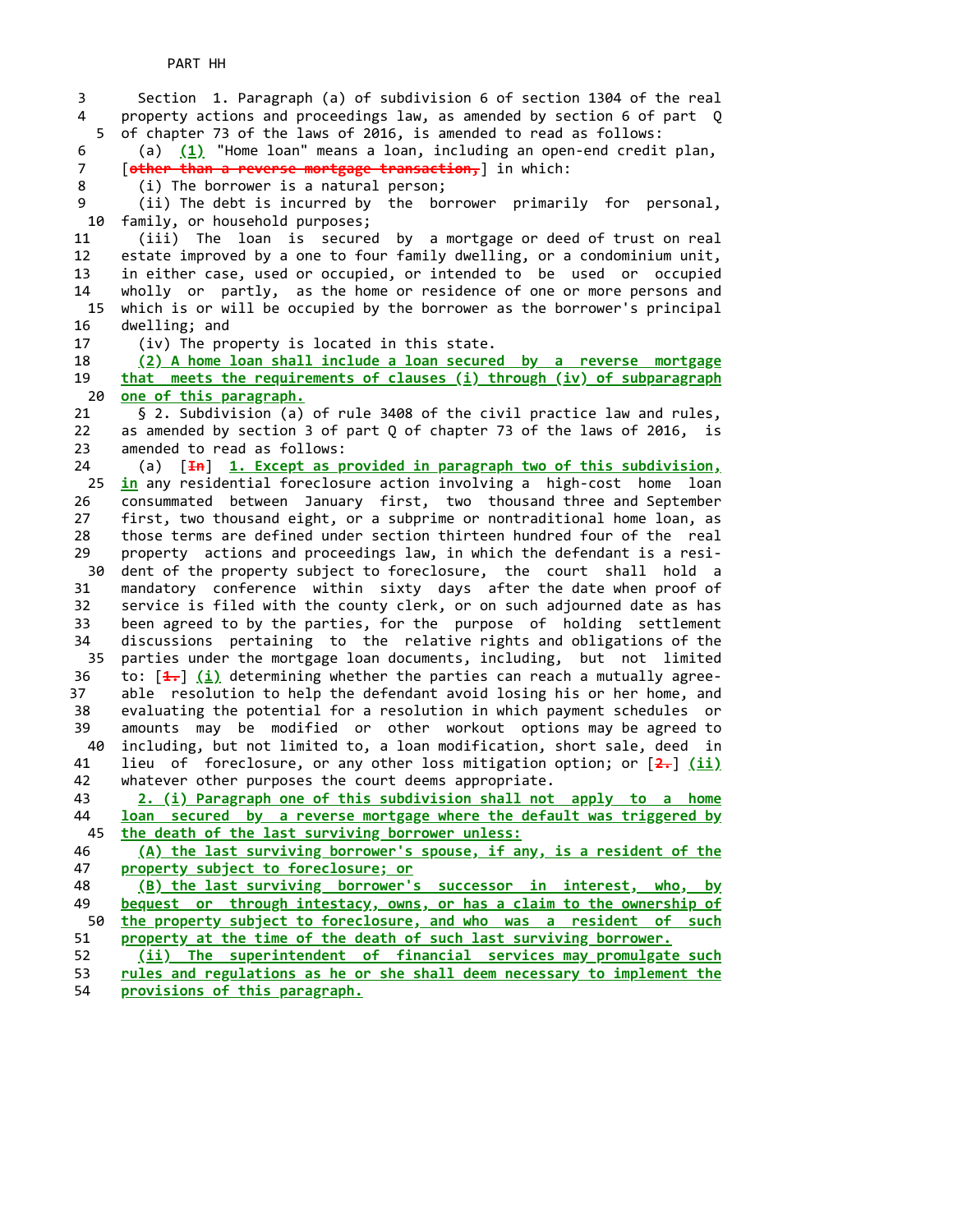| $\mathbf{1}$   | § 3. Section 1304 of the real property actions and proceedings law is                                                                             |
|----------------|---------------------------------------------------------------------------------------------------------------------------------------------------|
| $\overline{2}$ | amended by adding a new subdivision 1-a to read as follows:                                                                                       |
|                |                                                                                                                                                   |
| 3              | 1-a. Notwithstanding any other provision of law, with regard to a                                                                                 |
| $\overline{4}$ | reverse mortgage home loan, at least ninety days before a lender, an                                                                              |
| 5              | assignee or a mortgage loan servicer commences legal action against the                                                                           |
| 6              | borrower or borrowers at the property address and any other addresses of                                                                          |
| $\overline{7}$ | record, including reverse mortgage foreclosure, such lender, assignee or                                                                          |
| 8              | mortgage loan servicer shall give notice to the borrower in at least                                                                              |
| 9              | fourteen-point type except for the heading which shall be in at least                                                                             |
| 10             | sixteen-point type which shall include the following:                                                                                             |
| 11             | "YOU COULD LOSE YOUR HOME TO FORECLOSURE.                                                                                                         |
| 12             | PLEASE READ THE FOLLOWING NOTICE CAREFULLY.                                                                                                       |
|                |                                                                                                                                                   |
| 13             | Date                                                                                                                                              |
| 14             | Borrower's address                                                                                                                                |
| 15             | Loan Number:                                                                                                                                      |
| 16             | <b>Property Address:</b>                                                                                                                          |
| 17             | Dear Borrower(s):                                                                                                                                 |
|                |                                                                                                                                                   |
|                | As of                                                                                                                                             |
| 18             | <u>state of the servicer claim that your reverse claim that your reverse</u>                                                                      |
| 19             | mortgage loan is ___ days in default. Under New York State Law, we are                                                                            |
| 20             | required to send you this notice to inform you that you may be at risk                                                                            |
| 21             | of losing your home.                                                                                                                              |
|                |                                                                                                                                                   |
| 22             | We, the lender or servicer of your loan, are claiming that your reverse                                                                           |
| 23             | mortgage loan is in default because you have not complied with the                                                                                |
| 24             | following conditions of your loan:                                                                                                                |
|                |                                                                                                                                                   |
|                |                                                                                                                                                   |
| 25             | You are not occupying your home as your principal residence                                                                                       |
| 26             | You did not submit the required annual certificate of occupancy                                                                                   |
| 27             | The named borrower on the reverse mortgage has died                                                                                               |
| 28             | You did not pay property taxes                                                                                                                    |
| 29             | {Servicer name} paid your property taxes for the following                                                                                        |
| 30             | time periods:                                                                                                                                     |
| 31             | {quarter/year}                                                                                                                                    |
| 32             | You did not maintain homeowner's insurance                                                                                                        |
| 33             | {Servicer name} purchased homeowner's insurance for you on the                                                                                    |
| 34             | $f$ ollowing date(s) and for the following cost(s):                                                                                               |
| 35             |                                                                                                                                                   |
| 36             | You did not pay water/sewer charges                                                                                                               |
| 37             |                                                                                                                                                   |
|                | {Servicer name} paid water/sewer charges for you on the                                                                                           |
| 38             | $f$ ollowing date(s) and for the following cost(s):                                                                                               |
| 39             |                                                                                                                                                   |
| - 40           | You did not make required repairs to your home                                                                                                    |
|                |                                                                                                                                                   |
| 41             | If the claim is based on your failure to pay property or water and sewer                                                                          |
| 42             | charges or maintain homeowner's insurance, you can cure this default by                                                                           |
| 43             | making the payment of $$$<br>for the advancements we made towards                                                                                 |
| 44             | these payments on your behalf.                                                                                                                    |
|                |                                                                                                                                                   |
| 45             | You have the right to dispute the claims listed above by contacting us,                                                                           |
| 46             | by calling _______________ or sending a letter to<br>This<br><u>.</u>                                                                             |
| 47<br>48       | may include proof of payments made for property taxes or water and sewer<br>charges or a current declaration page from your insurance company, or |

49 any other proof to dispute the servicer's claim.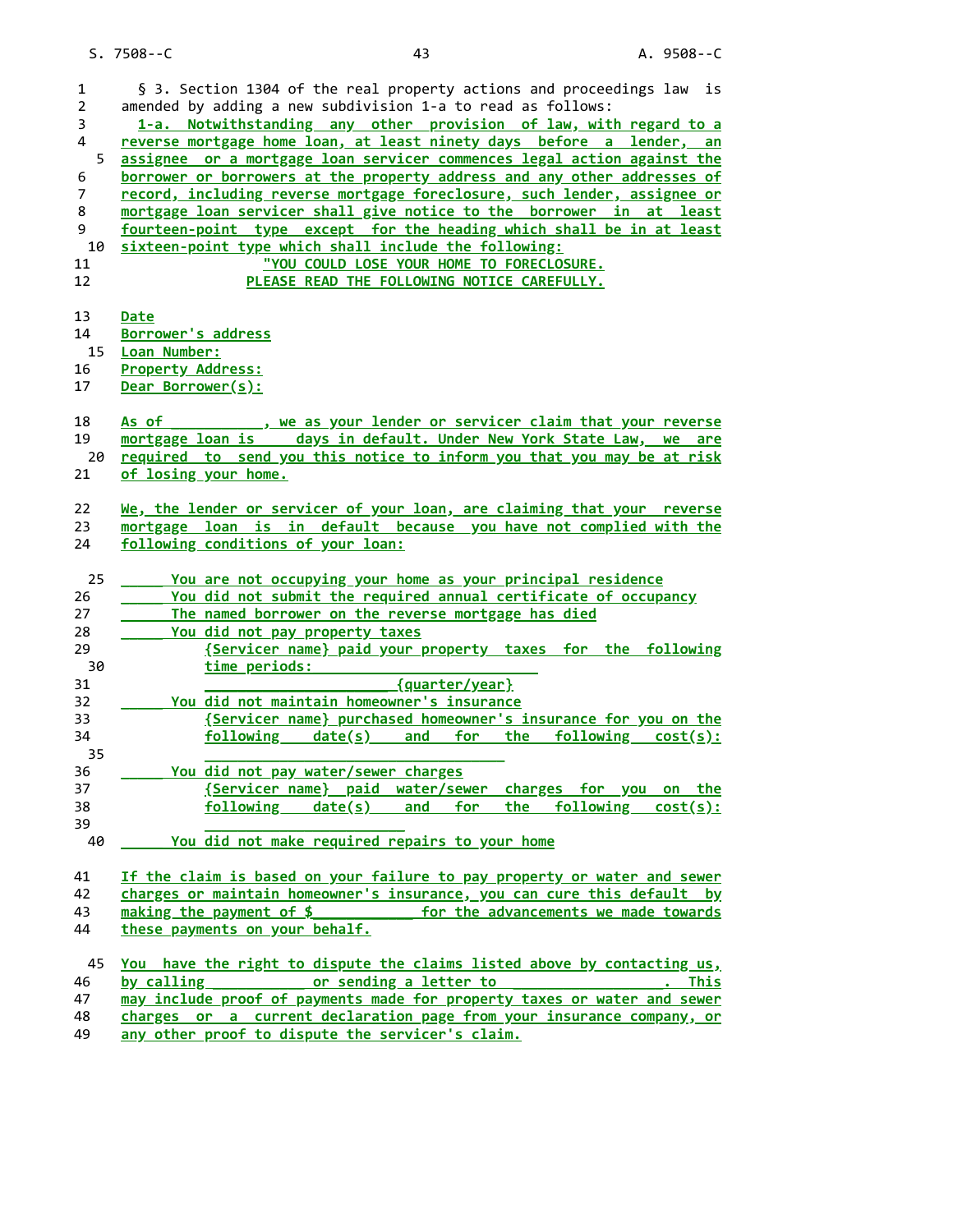S. 7508--C 44 A. 9508--C

| $\mathbf{1}$<br>$\overline{2}$ | If you are in default for failure to pay property charges (property<br>taxes, homeowner's insurance and/or water/sewer charges) you may qualify  |
|--------------------------------|--------------------------------------------------------------------------------------------------------------------------------------------------|
| 3                              | for a grant, loan, or re-payment plan to cure the default balance owed.                                                                          |
| $\overline{\mathbf{4}}$        | If you are in default due to the death of your spouse, you may be                                                                                |
| 5<br>6                         | considered an eligible "Non-Borrowing Spouse" under a HUD program which<br>allows you to remain in your home for the rest of your life.          |
| 7                              | If you are over the age of 80 and have a long term illness, you may also                                                                         |
| 8<br>9                         | qualify for the "At-Risk Extension," which allows you to remain in your<br>home for one additional year and requires an annual re-certification. |
| 10                             | Attached to this notice is a list of government-approved housing coun-                                                                           |
| 11                             | seling agencies and legal services in your area which provide free coun-                                                                         |
| 12<br>13                       | seling. You can also call the NYS Office of the Attorney General's Home-<br>owner Protection Program (HOPP) toll-free consumer hotline to be     |
| 14                             | connected to free housing counseling services in your area<br>at                                                                                 |
| 15                             | 1-855-HOME-456 (1-855-466-3456), or visit their website<br><u>at</u>                                                                             |
| 16                             | http://www.aghomehelp.com. A statewide listing by county is also avail-                                                                          |
| 17                             | able at http://www.dfs.ny.gov/consumer/mortg_nys_np_counseling_agen-                                                                             |
| 18<br>19                       | cies.htm. You may also call your local Department of Aging for a refer-<br>ral or call 311 if you live in New York City.                         |
|                                |                                                                                                                                                  |
| 20<br>21                       | Qualified free help is available; watch out for companies or people who<br>charge a fee for these services.                                      |
| 22                             | You may also contact us directly at and ask to discuss all                                                                                       |
| 23                             | possible options to allow you to cure your default and prevent the fore-                                                                         |
| 24                             | closure of your home. While we cannot ensure that a resolution is                                                                                |
| 25<br>26                       | possible, we encourage you to take immediate steps to try to achieve a<br>resolution. The longer you wait, the fewer options you may have.       |
|                                |                                                                                                                                                  |
| 27                             | If you have not taken any actions to resolve this matter within 90 days                                                                          |
| 28                             | from the date this notice was mailed, we may commence legal action                                                                               |
| 29                             | against you (or sooner if you cease to live in the dwelling as your                                                                              |
| 30                             | primary residence).                                                                                                                              |
| 31                             | If you need further information, please call the New York State Depart-                                                                          |
| 32                             | ment of Financial Services' toll-free helpline at 877-226-5697 or visit                                                                          |
| 33                             | the Department's website at http://www.dfs.ny.gov.                                                                                               |
| 34                             | IMPORTANT: You have the right to remain in your home until you receive a                                                                         |
| 35                             | court order telling you to leave the property. If a foreclosure action                                                                           |
| 36                             | is filed against you in court, you still have the right to remain in the                                                                         |
| 37                             | home until a court orders you to leave. You legally remain the owner of                                                                          |
| 38                             | and are responsible for the property until the property is sold by you                                                                           |
| 39                             | or by order of the court at the conclusion of any foreclosure                                                                                    |
| 40<br>41                       | proceedings. This notice is not an eviction notice, and a foreclosure<br>action has not yet been commenced against you."                         |
| 42                             | A lender, assignee or mortgage loan servicer of a reverse mortgage                                                                               |
| 43                             | home loan which provides notice to the borrower as required by this                                                                              |
| 44                             | subdivision is not required to provide notice to such borrower with                                                                              |
| 45                             | regard to such loan pursuant to subdivision one of this section.                                                                                 |
|                                |                                                                                                                                                  |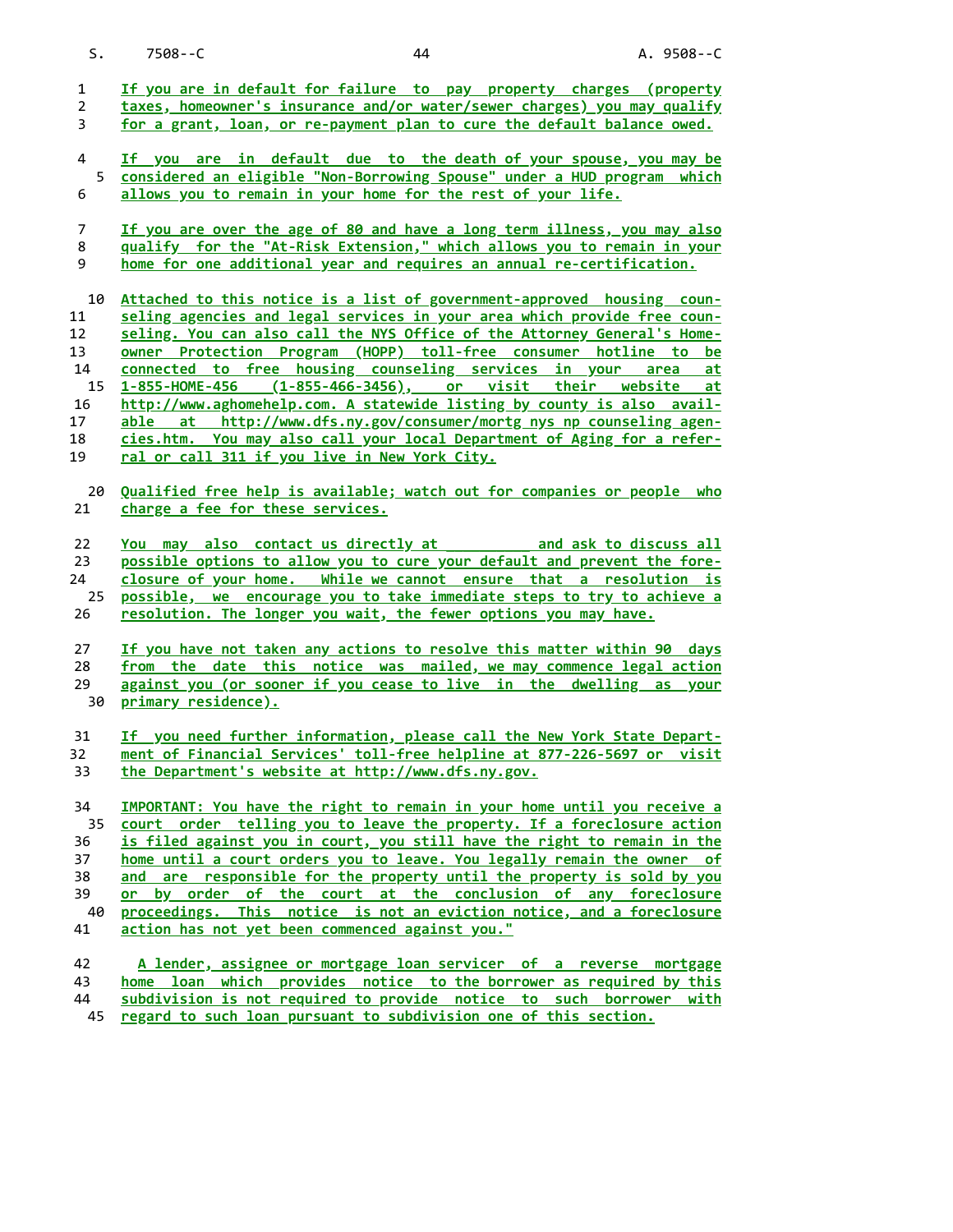§ 4. Subdivisions 2, 3, 4 and 5 of section 1304 of the real property actions and proceedings law, as amended by section 6 of part Q of chapter 73 of the laws of 2016, are amended to read as follows:

 such lender, assignee (including purchasing investor) or mortgage loan servicer to the borrower, by registered or certified mail and also by first-class mail to the last known address of the borrower, and to the 8 residence that is the subject of the mortgage. [<del>Such notice</del>] <u>The notices</u> 9 <u>required by this section</u> shall be sent by the lender, assignee or mort- gage loan servicer in a separate envelope from any other mailing or notice. Notice is considered given as of the date it is mailed. The 12 [<del>notice</del>] <u>notices required by this section</u> shall contain a current list of at least five housing counseling agencies serving the county where the property is located from the most recent listing available from department of financial services. The list shall include the counseling agencies' last known addresses and telephone numbers. The department of financial services shall make available on its websites a listing, by county, of such agencies. The lender, assignee or mortgage loan servicer 2. [Such notice] The notices required by this section shall be sent by shall use such lists to meet the requirements of this section.

 21 in [<del>subdivision</del>] <u>subdivisions</u> one <u>and one-a</u> of this section shall not apply, or shall cease to apply, if the borrower has filed for bankruptcy protection under federal law, or if the borrower no longer occupies the residence as the borrower's principal dwelling. Nothing herein shall relieve the lender, assignee or mortgage loan servicer of the obligation 26 to send such [<del>notice</del>] <u>notices</u>, which [<del>notice</del>] <u>notices</u> shall be a condi- tion precedent to commencing a foreclosure proceeding. 3. The ninety day period specified in the [notice] notices contained

 29 period required by [<del>s**ubdivision**] <u>subdivisions</u> one <u>and one-a</u> of this</del> section need only be provided once in a twelve month period to the same borrower in connection with the same loan and same delinquency. Should a borrower cure a delinquency but re-default in the same twelve month period, the lender shall provide a new notice pursuant to this section. 4. The [notice] notices required by this section and the ninety day

 35 [<del>notice</del>] <u>notices</u> required by [<del>subdivision</del>] <u>subdivisions</u> one <u>and one-a</u> of this section shall be in the borrower's native language (or a language in which the borrower is proficient), provided that the language is one of the six most common non-English languages spoken by individuals with limited English proficiency in the state of New York, based on United States census data. The department of financial services shall post the 41 [<del>notice</del>] <u>notices</u> required by [<del>subdivision</del>] <u>subdivisions</u> one <u>and one-a</u> of this section on its website in the six most common non-English languages spoken by individuals with limited English proficiency in the state of New York, based on the United States census data. 5. For any borrower known to have limited English proficiency, the

 proceedings law, as amended by section 7 of part Q of chapter 73 of the § 5. Subdivision 2 of 1304 of the real property actions and laws of 2016, is amended to read as follows:

 the lender or mortgage loan servicer to the borrower, by registered or certified mail and also by first-class mail to the last known address of the borrower, and to the residence which is the subject of the mortgage. 52 Notice is considered given as of the date it is mailed. [<del>The notice</del>] <u>The</u> notices required by this section shall contain a current list of United States department of housing and urban development approved housing counseling agencies, or other housing counseling agencies serving the county where the property is located from the most recent listing avail-2. [Such notice] The notices required by this section shall be sent by